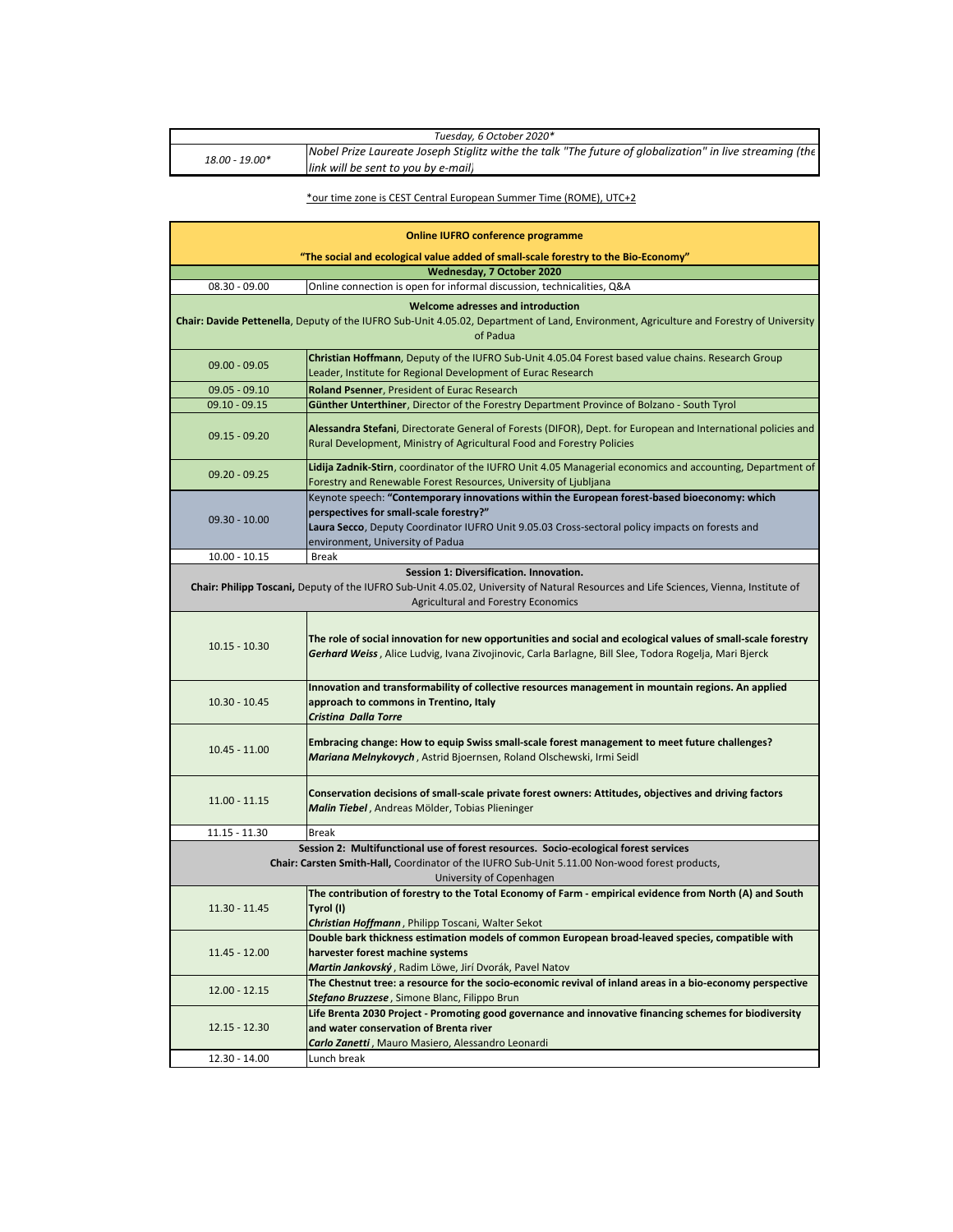| 14.00 - 14.30                                                                                                                                                                                                                             | Keynote speech: "The forest-based (circular) bioeconomy: a globally mainstreamed narrative or a locally<br>tailored strategy?"<br>Dalia D'Amato, Adjunct Professor, Helsinki Institute of Sustainability Science, Department of Forest Sciences,<br>Faculty of Agriculture and Forestry, University of Helsinki |  |
|-------------------------------------------------------------------------------------------------------------------------------------------------------------------------------------------------------------------------------------------|-----------------------------------------------------------------------------------------------------------------------------------------------------------------------------------------------------------------------------------------------------------------------------------------------------------------|--|
| Session 3: Multifunctional use of forest resources. Socio-ecological forest services<br>Chair: Lidija Zadnik-Stirn, Coordinator of the IUFRO UNIT 4.05, Department of Forestry and Renewable Forest Resources,<br>University of Ljubljana |                                                                                                                                                                                                                                                                                                                 |  |
| 14.30 - 14.45                                                                                                                                                                                                                             | Small-scale forestry, large-scale problems? Building cooperation to improve ecosystem service delivery<br>Vasja Leban, Špela Pezdevšek Malovrh, Lidija Zadnik Stirn                                                                                                                                             |  |
| 14.45 - 15.00                                                                                                                                                                                                                             | Indigenous Socio-Cultural Forestry Management and Research in British Columbia, Canada<br><b>Paul Mitchell-Banks</b>                                                                                                                                                                                            |  |
| 15.00 - 15.15                                                                                                                                                                                                                             | Beyond the Timberline: Assessment of Supplemental Income Opportunities and Forest Management<br><b>Practices of Family Forest Owners</b><br>Adam Maggard, Zachary Singh, John Kush, Rebecca Barlow                                                                                                              |  |
| 15.15 - 15.30                                                                                                                                                                                                                             | Welcome remarks on behalf of IUFRO<br>Prof. John Parrotta, IUFRO President                                                                                                                                                                                                                                      |  |
| 15.30 - 16.00                                                                                                                                                                                                                             | Keynote speech: "Bioeconomy and Small-Scale Forestry: Historical Perspectives and the Potential for Non-<br><b>Wood Forest Products"</b><br>Donald G. Hodges, Member of the IUFRO Board and Coordinator of the Division 4 4.00 - Forest Assessment,<br>Modelling and Management, University of Tennessee (USA)  |  |
| $16.00 - 16.15$                                                                                                                                                                                                                           | <b>Break</b>                                                                                                                                                                                                                                                                                                    |  |
| Session 4: Small scale forestry<br>Chair: Christoph Hartebrodt, Coordinator of the IUFRO Sub-Unit 3.08, Small-Scale Forestry,<br>Forest Research Institute Baden-Württemberg                                                              |                                                                                                                                                                                                                                                                                                                 |  |
| $16.15 - 16.30$                                                                                                                                                                                                                           | Application of the corporate social responsibility in forest SMEs in SR<br>Blanka Giertliová, Iveta Hajduchova, Christian Mikler                                                                                                                                                                                |  |
| $16.30 - 16.45$                                                                                                                                                                                                                           | Forestry contributions to bioeconomy in the Czech Republic<br>Ratna Purwestri                                                                                                                                                                                                                                   |  |
| 16.45 - 17.00                                                                                                                                                                                                                             | Municipal forests and forest cooperatives in the Czech Republic - the unresolved potential of forest<br>property by the economy after transformation<br>Katerina Holušová                                                                                                                                       |  |
| 17.00 - 17.15                                                                                                                                                                                                                             | How national forest funds can support small-scale forest businesses to deliver ecosystem services?<br>Ludwig Liagre, Alex Pra, Davide Matteo Pettenella                                                                                                                                                         |  |
| 17.15 - 17.30                                                                                                                                                                                                                             | Break                                                                                                                                                                                                                                                                                                           |  |
| 17.30 - 17.45                                                                                                                                                                                                                             | Aggregate socio-economic value of timber species produced by smallholders in the Peruvian Amazon<br>Mario-Herman Pinedo-Panduro, Miguel-Angel Pinedo-Vasquez                                                                                                                                                    |  |
| 17.45 - 18.00                                                                                                                                                                                                                             | Selection of indicators of sustainable management of small-scale forestry with an emphasis on the<br>principles of Bio-Economy<br>Jitka Menhazova, Tomas Pospisil, Vaclav Sebek                                                                                                                                 |  |
| $18.00 - 18.15$                                                                                                                                                                                                                           | More inclusive Small-scale forestry beyond NWFP in North Africa<br>Arbia Labidi, Mariana Melnykovych                                                                                                                                                                                                            |  |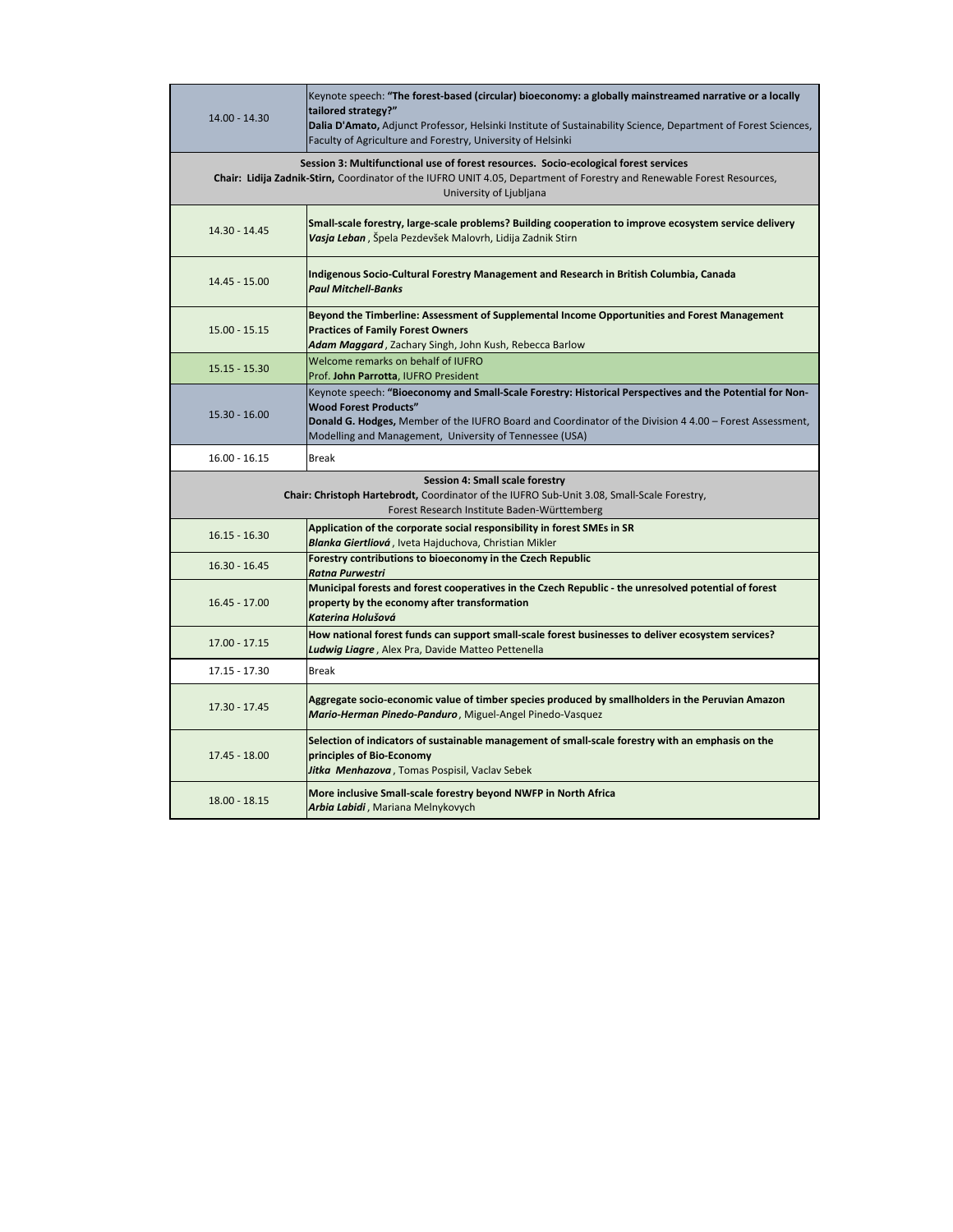|                                                                                                                                                | Thursday, 8 October 2020                                                                                                                                                                                                                                                                          |  |
|------------------------------------------------------------------------------------------------------------------------------------------------|---------------------------------------------------------------------------------------------------------------------------------------------------------------------------------------------------------------------------------------------------------------------------------------------------|--|
| Session 5: Non wood forest products<br>Chair: Gian Antonio Battistel, Directorate of the Research and Innovation Center Edmund Mach Foundation |                                                                                                                                                                                                                                                                                                   |  |
| $09.00 - 09.30$                                                                                                                                | Keynote speech: "Hidden in plain sight: value of non-wood forest products in the European bioeconomy"<br>Marko Lovric, European Forest Institute                                                                                                                                                  |  |
| $09.30 - 09.45$                                                                                                                                | What are the main characteristics of Non-Wood Forest Products picking households in Spain?<br>Elena Gorriz, Davide Matteo Pettenella, Valentino Marini Govigli, Irina Prokofieva, José Antonio Bonet, Enrico<br>Vidale, Riccardo Da Re, Marko Lovric, Robert Mavsar, Jenny Wong, Sergio de-Miguel |  |
| $09.45 - 10.00$                                                                                                                                | From an informal to a legal wild forest product economy: the Italian experience on new fiscal regulations<br>Jacopo Giacomoni, Davide Matteo Pettenella                                                                                                                                           |  |
| $10.00 - 10.15$                                                                                                                                | Quantifying the contribution of Non-Wood Forest Products in the<br><b>European forest-based bioeconomy</b><br>Viola Di Cori, Mara Thiene, Cristiano Fransceschinis, Davide Matteo Pettenella, Nicolas Robert                                                                                      |  |
| $10.15 - 10.30$                                                                                                                                | Changes in the dynamics of non-wood forest products of animal origin during the last decade<br>Olgirda Belova                                                                                                                                                                                     |  |
| 10.30 - 10.45                                                                                                                                  | <b>Break</b>                                                                                                                                                                                                                                                                                      |  |
|                                                                                                                                                | Session 6: Non wood forest products                                                                                                                                                                                                                                                               |  |
|                                                                                                                                                | Chair: James Chamberlain, Member of the IUFRO Board and Deputy of the IUFRO Sub-Unit 5.11.00 Non-wood forest products &                                                                                                                                                                           |  |
|                                                                                                                                                | Coordinator of the Task Force "Unlocking the Bioeconomy and Non-Timber Forest Products", USDA Forest Service Southern Research<br>Station                                                                                                                                                         |  |
| $10.45 - 11.00$                                                                                                                                | A perspective of innovative multifunctional forestry for societal benefits: a focus on Ukrainian Carpathians<br>Maria Nijnik, Mariana Melnykovych, Simo Sarkki                                                                                                                                    |  |
| 11.00 - 11.15                                                                                                                                  | A forest-based bioeconomy framework with bio-based transition pathways for primary products<br>Meenakshi Piplani                                                                                                                                                                                  |  |
| $11.15 - 11.30$                                                                                                                                | The role of non-food forest based products in bioeconomy value chain<br><b>Stjepan Posavec</b>                                                                                                                                                                                                    |  |
| 11.30 - 11.45                                                                                                                                  | The bioeconomy and non-timber forest products in lower income countries: a framework and its<br>application to medicinal plants in Nepal<br>Meenakshi Piplani, Carsten Smith-Hall                                                                                                                 |  |
| 11.45 - 12.00                                                                                                                                  | <b>Break</b>                                                                                                                                                                                                                                                                                      |  |
|                                                                                                                                                | Session 7: Actors along the regional value chain<br>Chair: Tobias Stern, Institute of Systems Sciences, Innovation and Sustainability Research, University of Graz                                                                                                                                |  |
| 12.00 - 12.15                                                                                                                                  | Relational attributes in Social Ecological Systems fostering the transition towards a bio-based economy:<br><b>Insights and Operative Indications</b><br>Elena Andriollo, Elena Pisani, Laura Secco, Alberto Caimo                                                                                |  |
| $12.15 - 12.30$                                                                                                                                | New development of Italian forest owner associations: towards a better integration of SME in the forest-<br>based bioeconomy<br>Giorgia Bottaro, Nicola Andrighetto                                                                                                                               |  |
| 12.30 - 12.45                                                                                                                                  | Local implementation of EU forestry policies: a case study of Tuscany Region<br>Carlotta Sergiacomi, Claudio Fagarazzi, Enrico Marone, Roberto Fratini                                                                                                                                            |  |
| 12.45 - 14.00                                                                                                                                  | Lunch break                                                                                                                                                                                                                                                                                       |  |